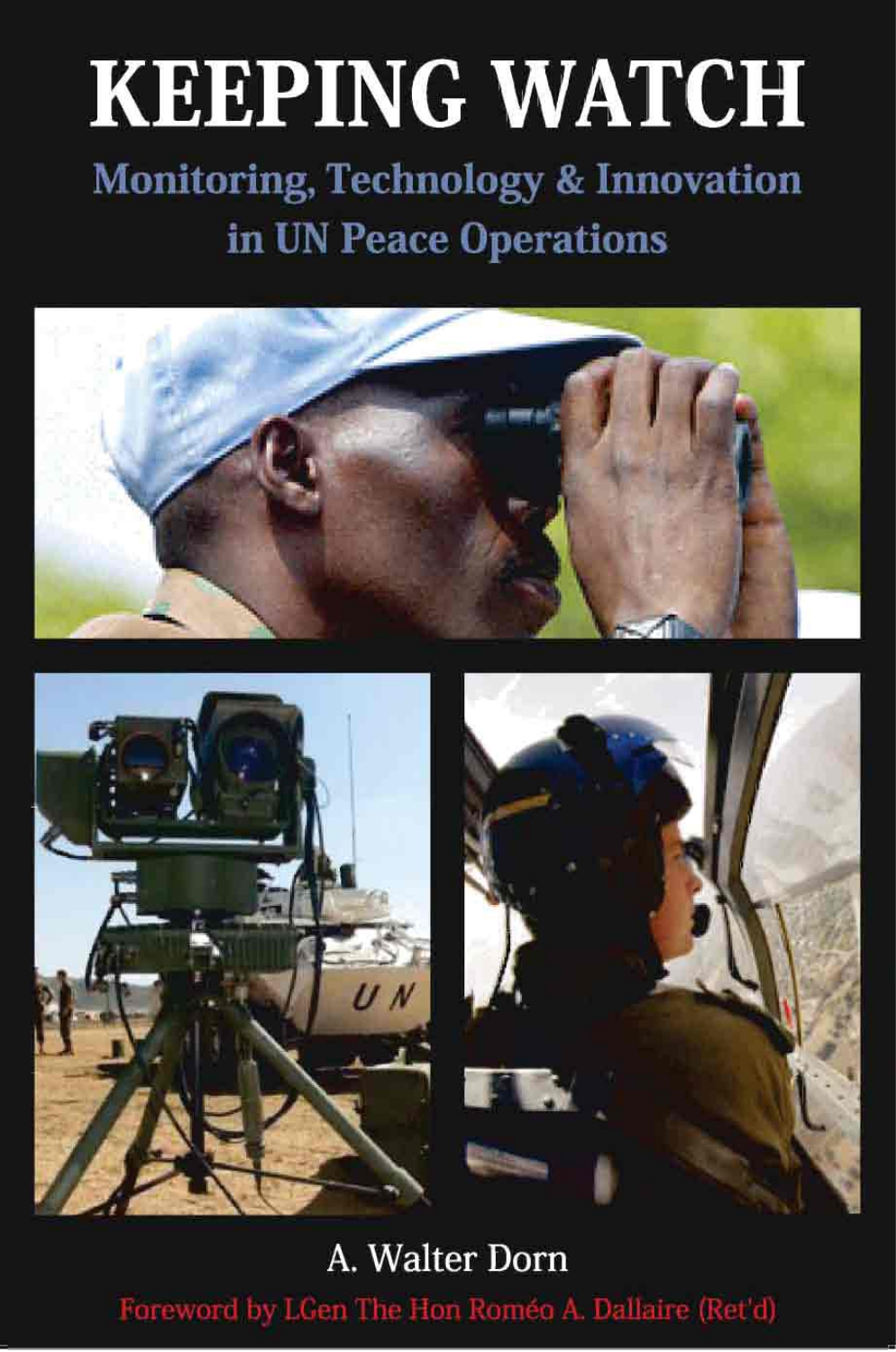## Keeping watch: Monitoring, technology and innovation in UN peace operations

A. Walter Dorn



TOKYO . NEW YORK . PARIS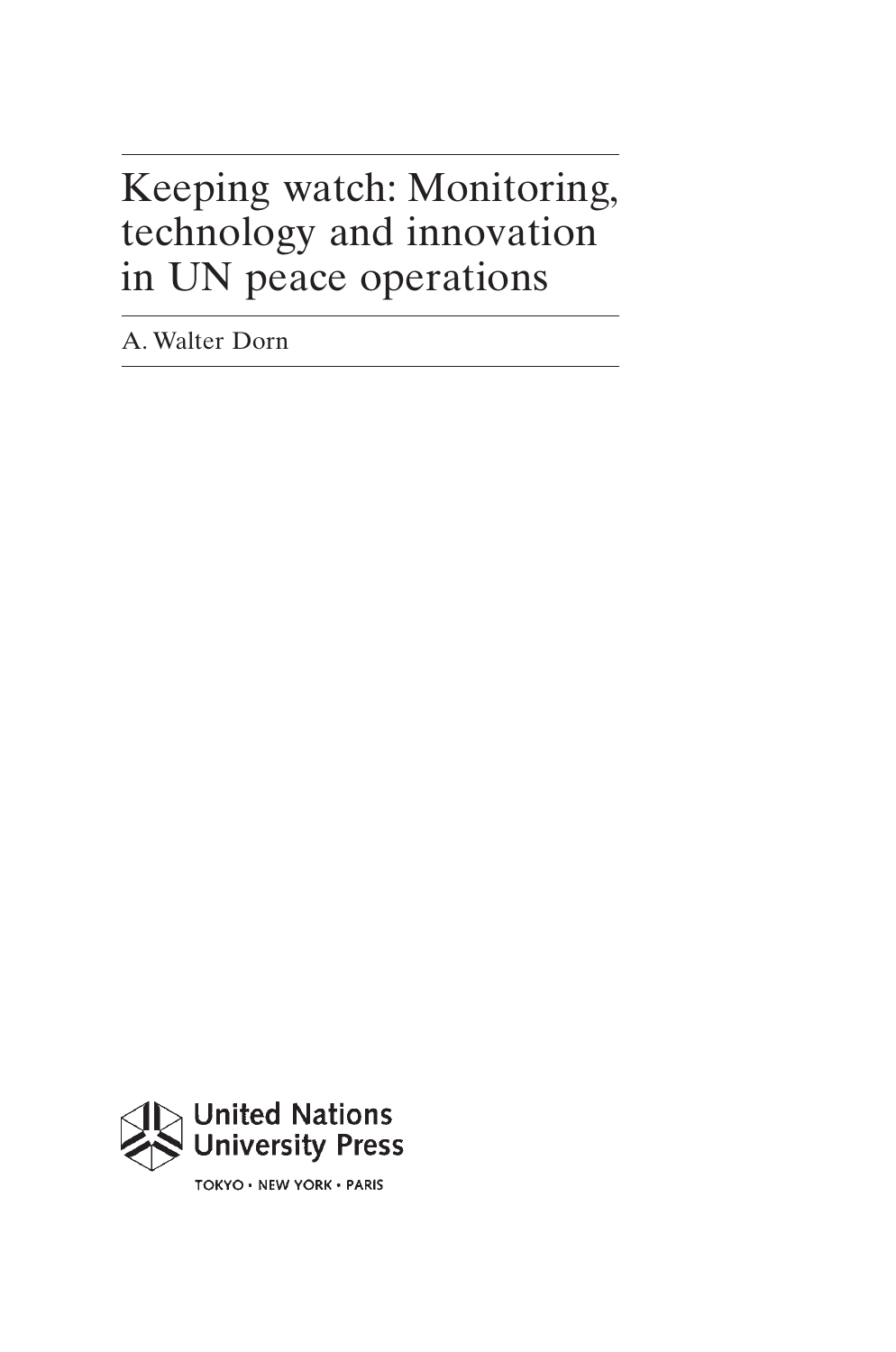## Contents

|                                                         | xi    |
|---------------------------------------------------------|-------|
|                                                         | xii   |
|                                                         | xiv   |
| Lieutenant-General The Hon. Roméo A. Dallaire (Retired) | xvii  |
|                                                         | xix   |
|                                                         | xxiii |
|                                                         | 1     |
|                                                         | 8     |
|                                                         | 20    |
|                                                         | 32    |
|                                                         | 62    |
|                                                         | 77    |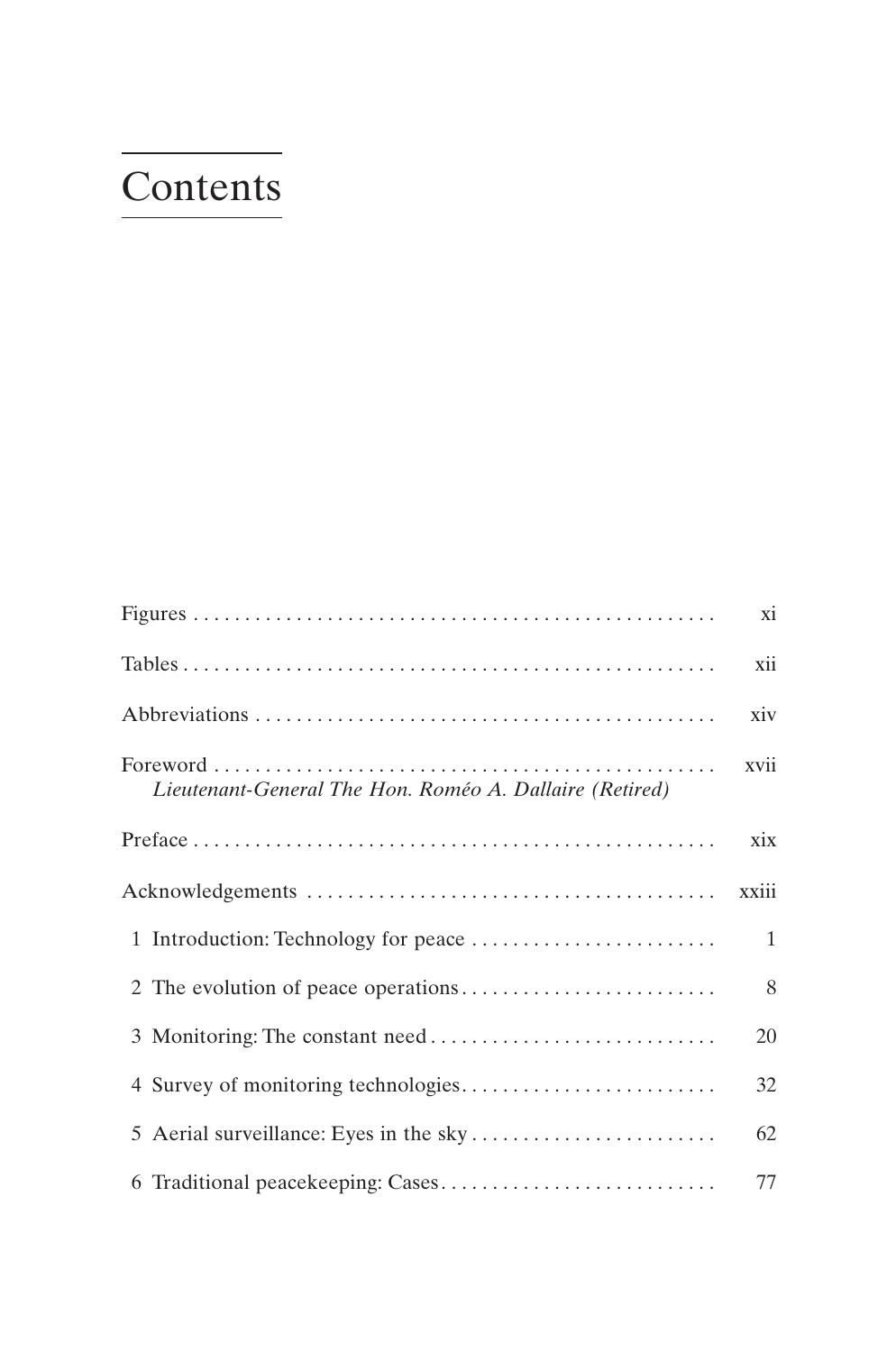#### x CONTENTS

|                | 7 Multidimensional peace operations: Cases                                                                    | 108 |
|----------------|---------------------------------------------------------------------------------------------------------------|-----|
|                | 8 Current UN standards: Starting from near zero                                                               | 154 |
|                |                                                                                                               | 176 |
|                |                                                                                                               | 192 |
|                |                                                                                                               | 205 |
|                |                                                                                                               | 211 |
| $\mathbf{1}$   | United Nations peacekeeping operations, 1948–2010, organized                                                  | 213 |
| $\overline{2}$ | Special Committee on Peacekeeping (C34) annual reports:<br>Excerpts on monitoring and surveillance technology | 225 |
| 3              | Possible sensing technologies for peacekeeping                                                                | 229 |
| $\overline{4}$ | Summary of the benefits of various monitoring technologies                                                    | 232 |
| 5              | Summary of current and potential monitoring technologies in                                                   | 235 |
| 6              | Unattended ground sensors: Summary of a survey                                                                | 239 |
| 7              | Bibliography on monitoring technology for UN operations                                                       | 241 |
|                |                                                                                                               | 243 |
|                |                                                                                                               | 255 |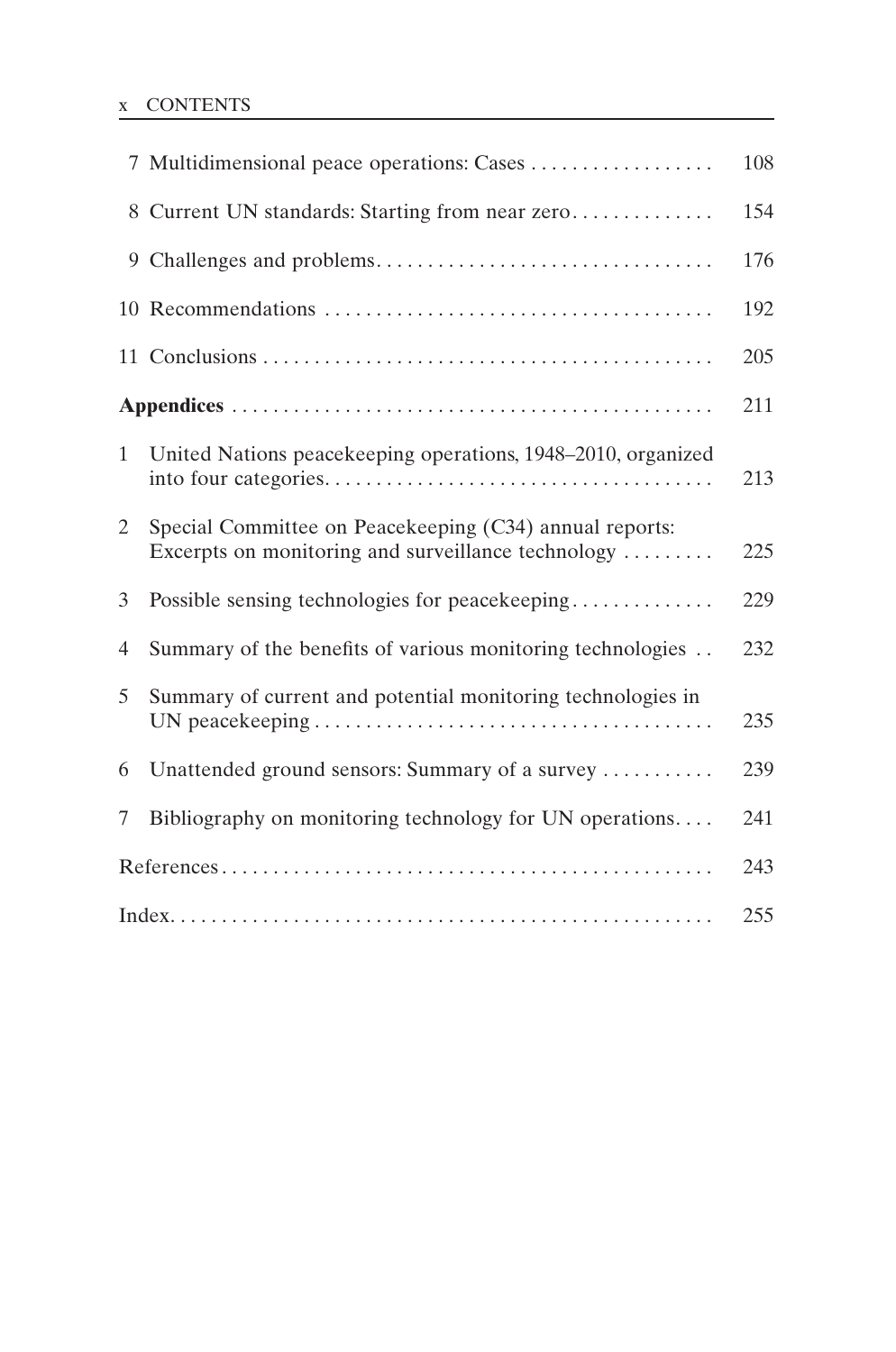## Introduction: Technology for peace

1

Rapid technological advancement has impacted military affairs in extraordinary ways. New technologies have led to more explosive, powerful and precise weapons. They have steadily increased the ability to monitor an enemy or opponent. Technology changed the way wars are fought. Has it also changed the way peace is kept?

Unfortunately, the technological revolution has barely touched the peace operations of the United Nations. In particular, the surveillance equipment ("soldier's kit") of UN peacekeepers has changed little since the inception of peacekeeping. There remains a compelling need to modernize UN operations, especially given the ambitious new mandates assigned to the United Nations. These tasks go far beyond traditional UN operations. Peacekeepers today are not merely positioned between two opposing armies but are now often deployed across entire countries. Their tasks include protecting civilians from ethnic violence, providing security for entire populations, preventing civil wars and massacres, combating criminality and building nations from the ashes of war. To do these many tasks, UN peacekeepers must locate and intercept clandestine arms shipments, monitor potential spoilers of peace processes, uncover evidence of atrocities for courts and tribunals, and even govern large territories during transitional periods. The extensive list of UN mandates and peace operations, past and present, is provided in Appendix 1, showing the expansion over time.

The new and difficult tasks in modern multidimensional missions require substantial technological resources for monitoring and observing,

*Keeping watch: Monitoring, technology and innovation in UN peace operations, Dorn, United Nations University Press, 2011, ISBN 978-92-808-1198-8*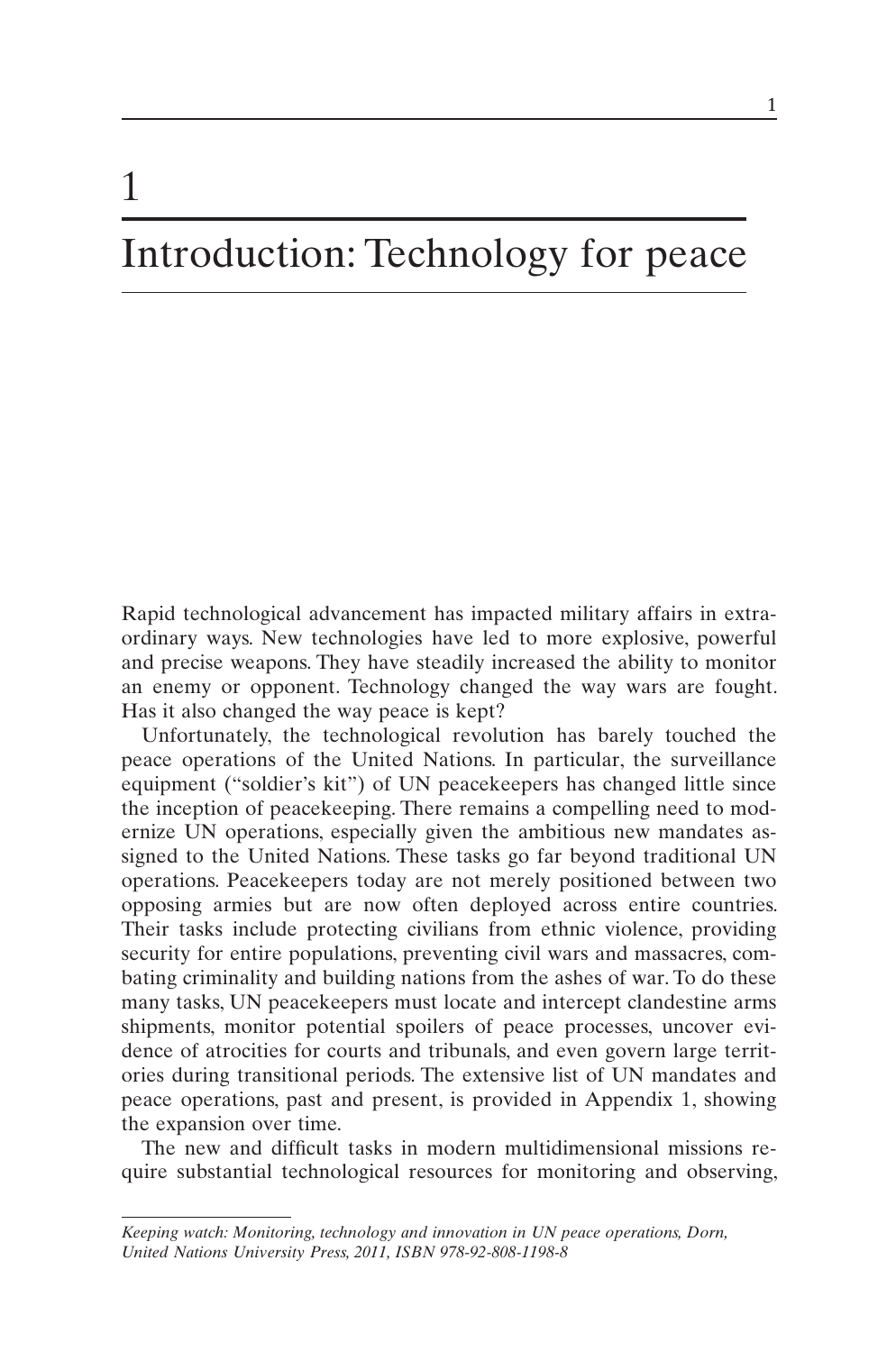yet UN member states have been reluctant to invest the United Nations with modern observation means. Peacekeepers continue to rely on oldgeneration tools, mostly binoculars. For this and other reasons, UN peacekeepers have been overwhelmed in such places as Angola, Bosnia, Cambodia, Darfur, Somalia, Southern Sudan and Rwanda.

Meanwhile, the technological "revolution" in the world has given birth to tremendous scientific and commercial progress, having many potential applications for peacekeeping. Most easily discernible are the advances in information technology (IT) and communications. Global telecommunications, the Internet, personal computing, hand-held devices and wireless and digital networks, especially social media such as email, blogs, wikis and popular sharing interfaces (Facebook and Twitter), have changed the way people live, move and work in the "information age". The United Nations has not left itself out completely. The UN system for communications is the one area that has evolved alongside the commercial sector. Yet for monitoring and surveillance there has not been parallel progress in UN operations, despite a commercial revolution in sensor technology. Inexpensive products such as high-zoom digital cameras, web cameras (webcams) and camcorders have become common household items. Closed-circuit television (CCTV) and digital video networks are making shops and streets safer in cities around the world. But the concept of video monitoring of strategic locations in war-torn cities is a novelty in peacekeeping. Motion detectors are in widespread use in home alarm systems and in driveways, for instance in night illumination systems to alert householders to visitors and potential intruders, but they are not yet the tools of peacekeepers in the world's hottest conflict zones. Highresolution satellite imagery, which 20 years ago was the sole preserve of military and intelligence agencies, is now available free on personal desktops worldwide through services such as Google Earth, but the United Nations has yet to use near-real-time satellite imagery in its operations. Model airplane enthusiasts can fly small-scale airplanes equipped with miniature video cameras, but the United Nations has yet to purchase professional-level unmanned aerial vehicles (UAVs). Other organizations such as the North Atlantic Treaty Organization (NATO) and the European Union have readily adopted a wide range of advanced technologies in their peace support operations, but the United Nations has not seized the opportunity.<sup>1</sup> Given that monitoring is a central element of every UN peacekeeping mandate, it is strange that monitoring technologies are missing from the organization's standard toolkit. It is also tragic that they are not used by the United Nations in the world's conflict zones, where detection of dangerous movements of arms and fighters could help prevent truce violations, large-scale atrocities or clandestine smuggling of weapons or humans.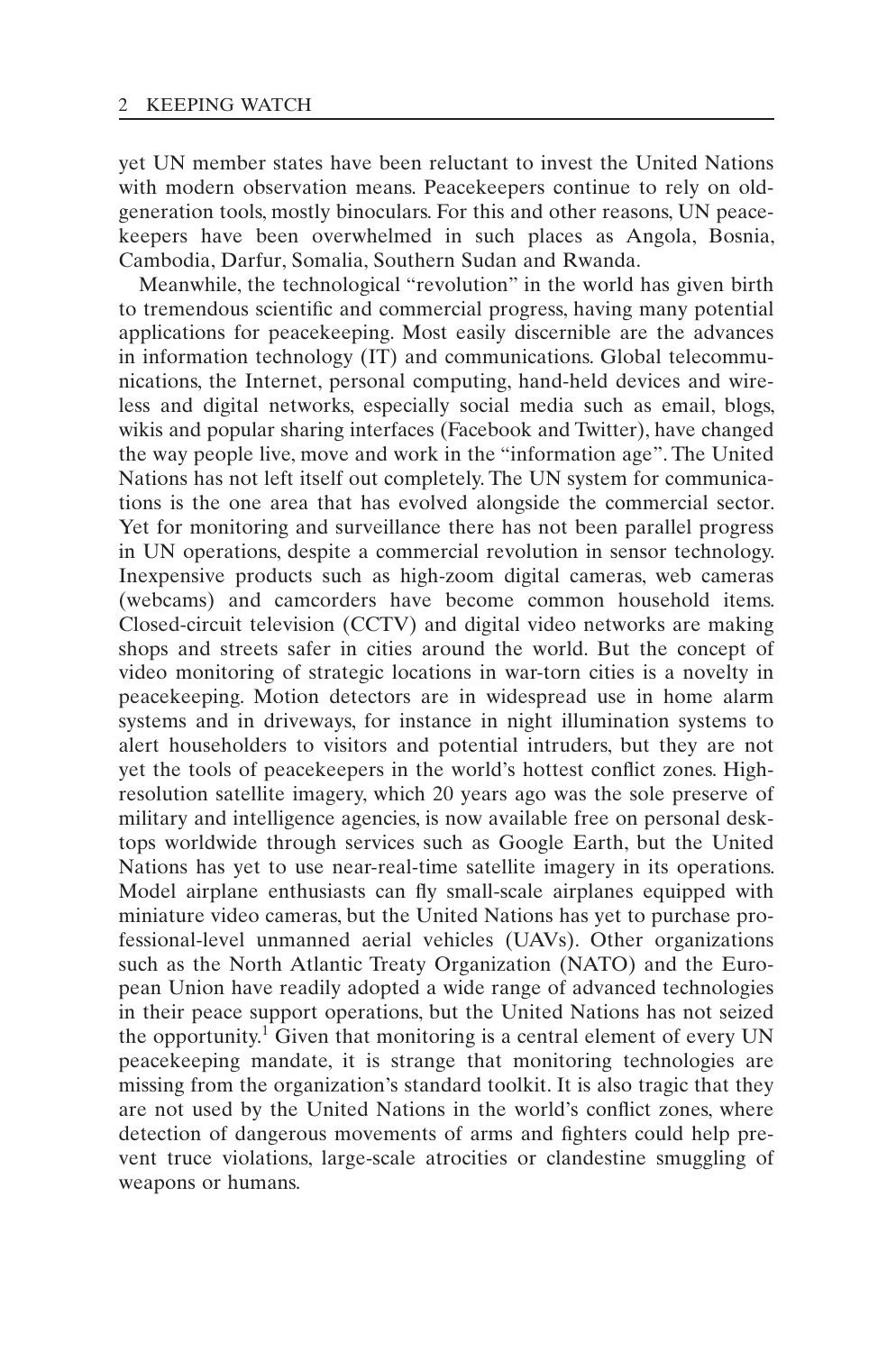In the communications field, as mentioned, the United Nations has successfully harnessed some new technologies. The United Nations' Department of Field Support (DFS) maintains a communications system that is world-class, rapidly deployable anywhere on the globe and capable of voice, video and data transmission at the operational level. Purposely redundant and complementary systems such as UHF, HF, cell and satellite phone networks are deployed in most missions. New York also maintains high-quality video teleconference links with many peacekeeping operations. The Department of Peacekeeping Operations (DPKO) has an advanced information technology architecture, providing crypto-fax, email, Internet and, since 2006, intranet access to all field missions and most field personnel.<sup>2</sup> Many UN databases contain excellent, up-to-date information resources and are easily accessible from remote locations. For example, the Contingent-Owned Equipment (COE) database is available to personnel at headquarters and in the field.<sup>3</sup> Moreover, the United Nations' Official Document System database has been available free of charge to the general public since 2004.<sup>4</sup> Tens of thousands of UN documents are added annually.

The driving processes of globalization, digitization, miniaturization and the convergence of technologies (e.g. multifunctional phones) have greatly helped the communications/IT functions of the United Nations. Surprisingly, there has not been a direct impact on the United Nations' capacity for observation. Satellites are routinely used by the United Nations for intercontinental communications but they are not used for timely reconnaissance. Similarly, the use of aircraft for UN transportation is impressive. The United Nations' mission in the Democratic Republic of the Congo (DRC) – Mission de l'Organisation des Nations Unies en République démocratique du Congo (MONUC) – runs the largest carrier  $(transport)$  fleet in Africa,<sup>5</sup> but the potential for aerial reconnaissance in peacekeeping has only just begun to be explored in a systematic fashion. The United Nations' "Contingent-Owned Equipment Manual" sets the standards for equipment brought to the field by national contingents (United Nations 2008). It lists 34 types of communications technology but only 6 monitoring technologies, and even those 6 are not adequately defined or described (see Chapter 8).<sup>6</sup>

Fortunately, commercial off-the-shelf technology for monitoring is becoming cheaper, lighter and better in virtually all categories and is increasingly easier to procure and deploy. The microprocessor revolution, which experienced an unprecedented improvement of 10 orders of magnitude (a factor of 10 billion) in price-to-performance ratio over four decades,<sup>7</sup> has led to a proliferation of "intelligent" sensors and surveillance systems. Data can now be conveniently added to geographic information systems (GIS) that are readily available on the commercial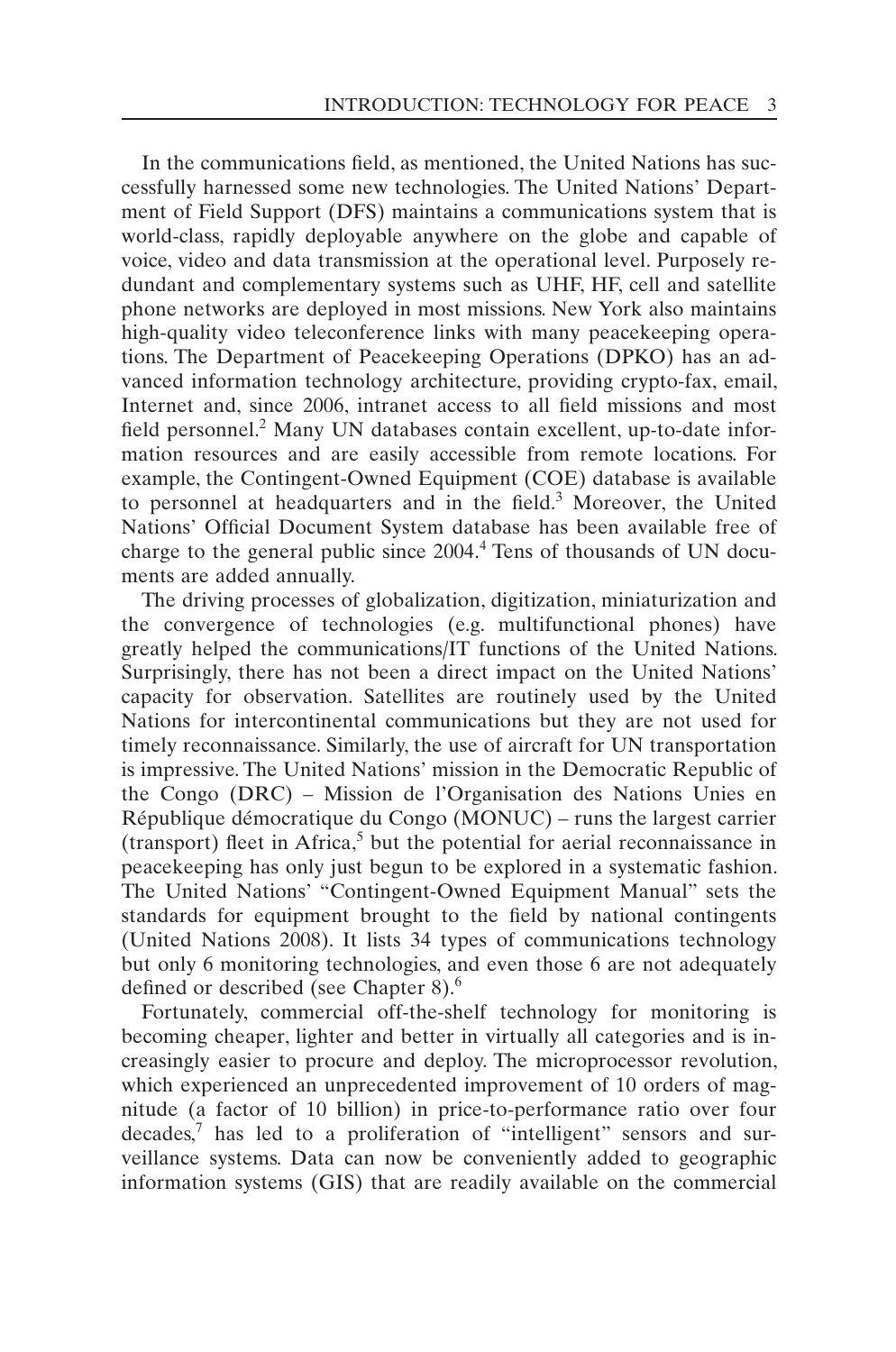marketplace at a fraction of the previous price or even free on some cell phones. However, the United Nations continues to distribute only cartography products and paper maps and has yet to make the jump to shared GIS databases, which would allow direct input anytime from users such as UN police and military observers in the field. Fortunately, this capability is likely to come soon, given the considerable progress that has been made in the DPKO's cartography units in the missions.

Modern militaries around the world have a keen awareness of technological evolution, especially the enormous impact on operations from increased intelligence, speed and precision. The terms "revolution in military affairs" and "network-enabled operations" or "network-centric warfare", based on GIS, are now common in military circles, especially in the Western world. Such systems convey the reality that new technologies combined with new strategies have substantially changed military operations, especially through advanced electronic networks. Many militaries have been quick to take advantage of the sensor revolution, deploying ruggedized night-vision equipment (now in the fourth generation) and ground-based radars for air/ground surveillance and making use of aerospace reconnaissance. The military concept of C4ISR (Command, Control, Communications, Computers, Intelligence, Surveillance and Re $f_{\text{com}}$  connaissance), $8$  with its strong emphasis on information collection and sharing, has long been viewed as an essential field of military study and operations.

Notwithstanding this rapid evolution of sensor technologies in modern militaries and across modern societies, the United Nations has been slow to apply sensors to the military and civilian domains of its peacekeeping operations. The world organization is subjecting its personnel to unnecessary risks by not utilizing modern technologies that can monitor the most dangerous areas from a safe distance and help gain a broader awareness of safety and security threats.

Technological deficiencies in monitoring and a lack of "situational awareness" have already led to tragedy. In Rwanda in 1994, Force Commander Roméo Dallaire complained of being "deaf and blind in the field". Not being able to corroborate reports of a planned genocide or to monitor radio conversations of genocidal militiamen or to track arms flows, he lacked the detailed intelligence to secure UN headquarters support for preventive action (Dorn and Matloff 2000). Moreover, after the genocide began, he also lacked the fighting forces needed for an effective response. This led to a loss of UN credibility in Rwanda and a UN failure in the eyes of the world, though the fault lay more with the nations in the Security Council that delayed and obfuscated instead of providing desperately needed support.

In the neighbouring DRC, an estimated 3–4 million people have perished since 1996 in widespread strife, including two civil wars, the second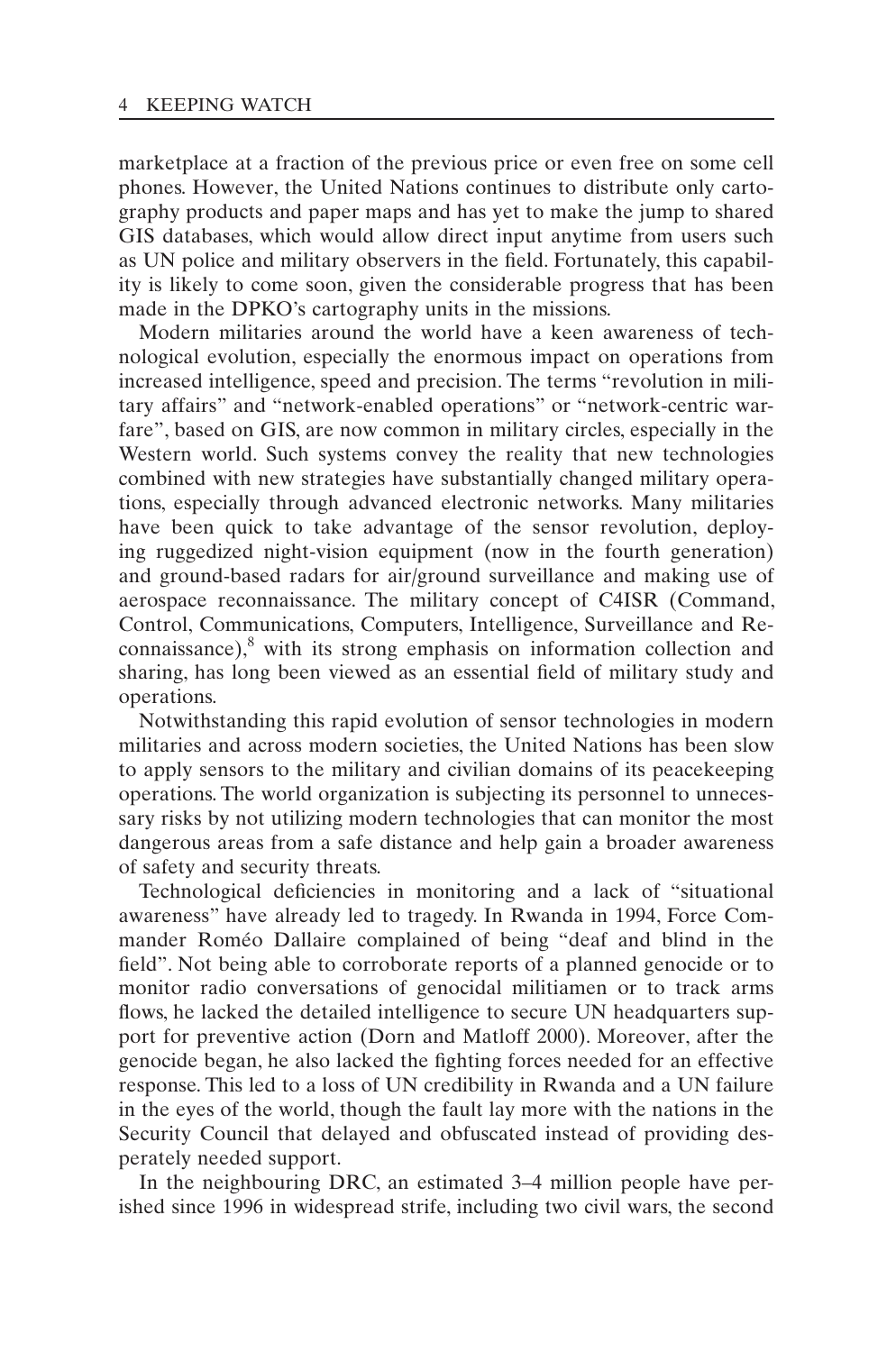of which could be termed a "continental war" given the presence of opposing fighting forces from many African nations. At the beginning of the Congo/Zaire crisis, the United Nations proved unable even to provide accurate and consistent counts of moving refugees (Dorn 2005). Large shipments of illegal armaments are routinely imported into the DRC as vast quantities of minerals are illegally shipped out, without United Nations detection or interdiction (UN Security Council 2004). Rogue militias routinely carry out illegal "tax" collecting, looting, smuggling, kidnapping and killing in areas of the country with no real-time watch from the United Nations. Furthermore, on average one peacekeeper dies each month while serving in the Congo.<sup>9</sup> Although military leaders in MONUC clearly expressed the operational requirements for surveillance technologies (see the case study in Chapter 7), the UN planning and procurement process has proven too slow in response.

The harrowing consequences of the technological deficiencies in UN missions are illustrated by the November 2008 headline on the front page of the *New York Times*: "A Massacre in Congo, Despite Nearby Support." As hundreds were killed in Kiwanja and the village burned, over 100 UN peacekeepers were merely a kilometre away, "struggling to understand what was happening outside the gates of [their] base". The commanding officer had to "grope his way through a fog of rumour, speculation and misinformation". The officer complained: "During this whole time, there was an informational vacuum" (Polgreen 2008). The rebel militias of Laurent Nkunda held Kiwanja and Rutshuru and advanced towards Goma. Fortunately, the United Nations deployed some advanced technologies to counteract this advance, showing what a tremendous difference technology can make. As the rebel forces approached Goma, the United Nations deployed its Mi-35 attack helicopters equipped with state-of-the-art day- and night-viewing cameras. The high-zoom features enabled the helicopters to identify advancing targets, to confirm ground reports that there were no civilians or UN or government forces nearby, and to aim precise fire. With this help, UN forces prevented an attack on Goma, something the United Nations had failed to do in Bukavu four years earlier. The lack of intelligence in 2004 was similar to the famous inadequacies of previous missions, such as in Rwanda.

A *few* UN missions have used a *few* technologies to great advantage, as described in detail later in this book. The United Nations Interim Force in Lebanon has deployed several sophisticated radars for both air and ground surveillance. The United Nations Peacekeeping Force in Cyprus has become the first UN force to install CCTV cameras to monitor areas in a conflict zone. They are located in sensitive hotspots along the "Green Line" that winds its way through Nicosia separating two armies. The United Nations Stabilization Mission in Haiti has used heliborne cameras that transmit imagery in real time to mission headquarters. Moreover, the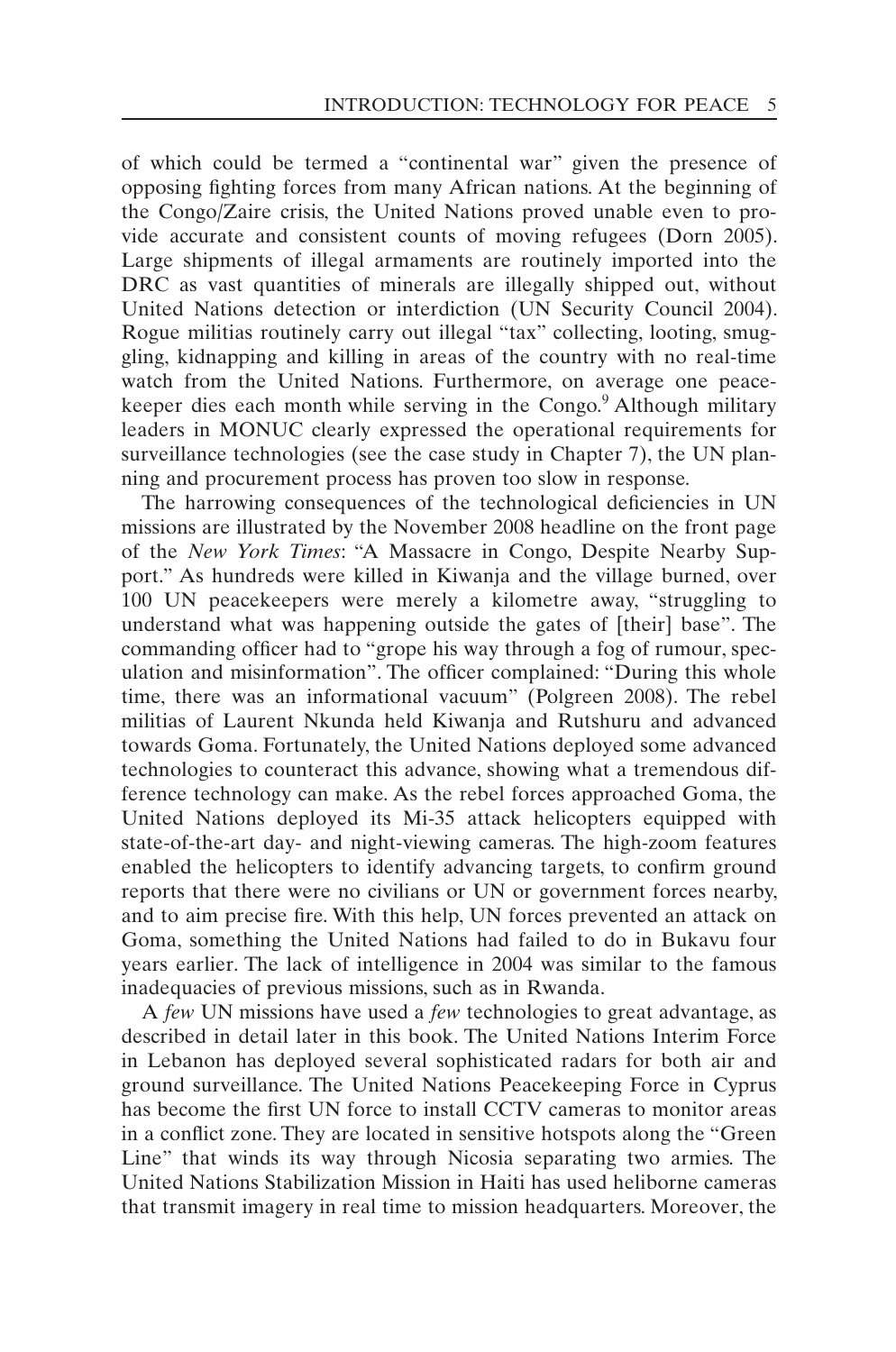United Nations in Haiti used sophisticated means to procure "intelligence" about the gang leaders who literally ruled Cité Soleil and its impoverished inhabitants. In 2007 the UN force was finally able to wrest control from the criminal elements, stop countless murders, incarcerate the wrongdoers and restore a semblance of the rule of law.

These cases, examined in detail later, indicate how technology has helped the United Nations to gain better general awareness and specific knowledge (intelligence) about hostile elements. It has also enabled the United Nations to protect its personnel and the local populace and better fulfil mission mandates. Sadly, cases where technology was used to its potential are the exception rather than the rule.

Fortunately, the United Nations has in recent years gained greater awareness of the need to harness technological tools and is slowly working on solutions. In 2008, DPKO launched a short-term project to enhance the deployment of low-and-medium-cost technologies in selected missions (Guéhenno 2008). The United Nations' "New Horizon" report, produced by DPKO and the DFS, outlined a "new field support strategy" that included "a better use of technology to support lighter, more agile deployment" (DPKO and DFS 2009: vi). The two departments recognized that robust peacekeeping "requires enhanced situational awareness" (2009: 21) and pledged "to enhance information-gathering, analysis and security-risk assessment capacity" (2009: 25). Their strategy "calls for the introduction of modern technology" (2009: 21) while identifying "critical shortages" in "observation/surveillance, including high resolution; night operations capability; data management and analysis" (2009: 27).

The UN Special Committee on Peacekeeping Operations (aka the C-34, which stands for the Committee of 34, reflecting the original number of members, but which today is composed of more than 120 nations which are contributing to UN operations) requested "the Secretariat to develop appropriate modalities for the use of advanced monitoring and surveillance technologies" (UN Special Committee on Peacekeeping 2008: para. 50). In 2009, it noted "progress made towards a wider and systemic use of technology in peacekeeping operations" (UN Special Committee on Peacekeeping 2009: para. 42). In 2010, however, the Special Committee requested "further effort in this direction" (UN Special Committee on Peacekeeping 2010: para. 43). A full list of Special Committee statements on this subject is provided in Appendix 2.

This book was written to help promote progress in peacekeeping. As outlined in the Preface, the work analyses the expanding UN monitoring functions in conflict zones. It seeks to identify the information requirements in missions and the extent to which they are met. It identifies lessons to be learned and mistakes not to be repeated. Cases of specific technology use in particular missions were researched and described.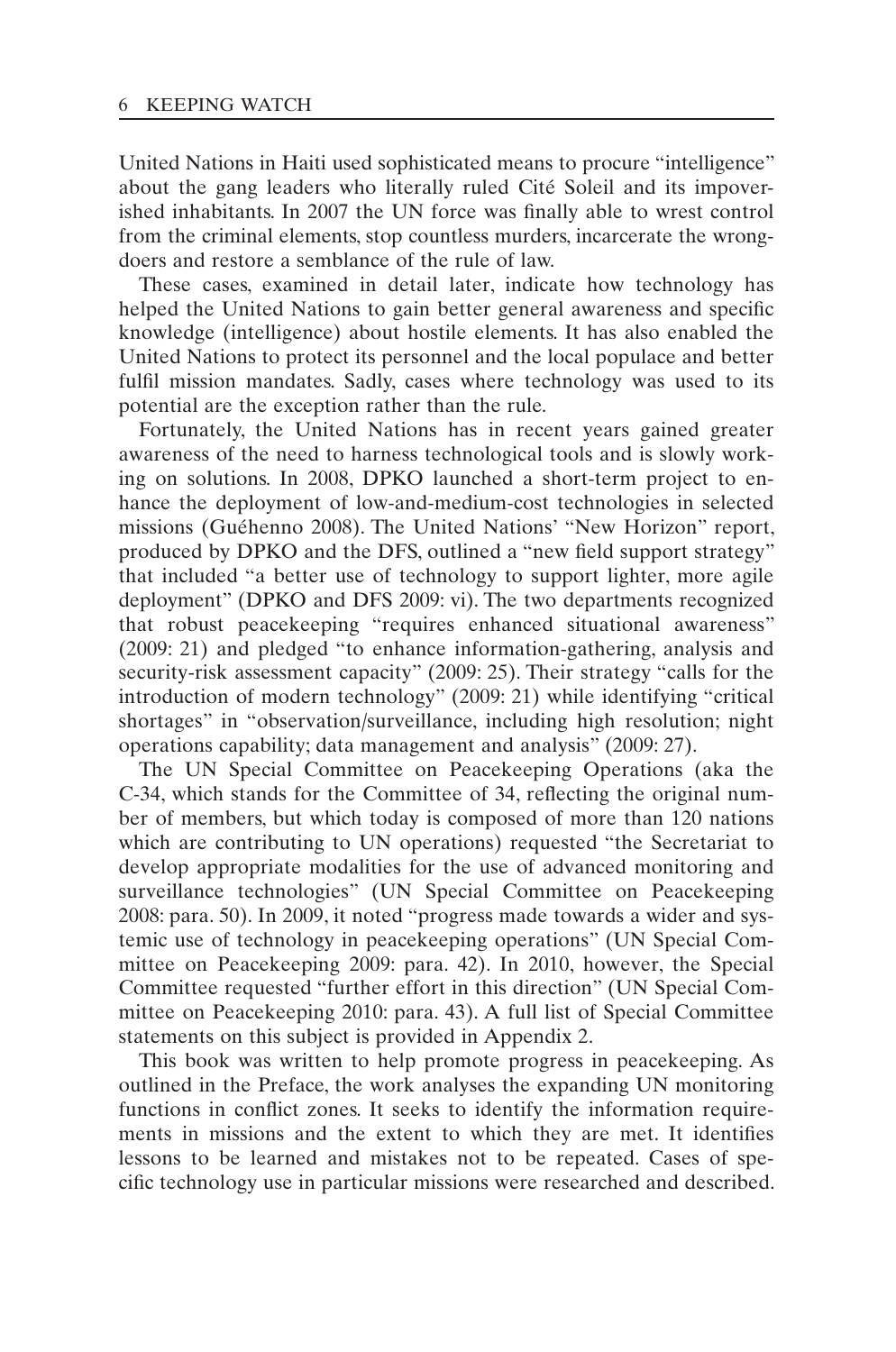All of this must be founded on a broad understanding of UN missions as they have evolved over time.

#### Notes

- 1. In several peacekeeping missions, other organizations or governments flew UAVs but not under the UN chain of command. In Bosnia, the United States flew Predator drones in areas where the United Nations Protection Force was stationed. Later, the NATO-led Implementation Force and Stabilization Force missions used drones. Various nations deployed drones in the NATO-led Kosovo Implementation Force. In the Democratic Republic of the Congo, the European Union flew Belgian B-Hunter UAVs, in part to support the UN Mission in the Congo (MONUC).
- 2. The United Nations has not yet brought data transmission to the tactical level (i.e. the individual soldier in the field), largely because communications within a contingent remain the responsibility of the contingent. Also, UN personnel often complain of blackout periods, when email cannot be used, and of delays in the transmission of messages across the UN networks in the field and to UN headquarters.
- 3. The COE database is not available to the general public, but information on the COE system can be found at <http://www.un.org/en/peacekeeping/sites/coe/about.shtml> (accessed 5 January 2011).
- 4. The United Nations' Official Document System is available at <http://documents.un.org/> (accessed 5 January 2011).
- 5. MONUC's many air assets consist of 24 fixed-wing aircraft and 62 helicopters. Military helicopters: Mi-17 (16); Mi-35 (4); Mi-25 (4); Lama/Alouette (4). Civilian air assets (Contractors): Mi-8 (30), Mi-26 (4), Hercules (6), An-24 (3); An-26 (2); An-72 (1); Il-76 (3), Beechcraft-200s (3), Boeing 727 (2), HS-125 (2), Dash turbo props (2), as of 10 January 2006, available at <http://www.monuc.org/news.aspx?newsID=9576> (accessed 2008). MONUC's fleet of over 86 aircraft is greater in number than South African Airways' 49 aircraft, though the latter are mostly considerably larger (see <http://www.flysaa.com/ Utility\_Navigation/About/index.html>, accessed 2008). Of MONUC's annual \$1.1 billion budget, almost a quarter is spent on aircraft and fuel (US\$ are used throughout this book).
- 6. The 34 types of "major" communications equipment are listed under 6 categories: VHF/ UHF-FM transceivers (8 types); HF equipment (4); satellite equipment (10); telephone equipment (5); airfield communications (4); and miscellaneous (3, including underwater). The monitoring technologies fall under 2 categories ("observation" and "identification") and list only 6 types. The deficiencies of the COE Manual are described in Chapter 8. The Standard Cost Manual 2005 (DPKO 2005a) lists 4 types of observation technology and 175 types of communications equipment.
- 7. In the early 1960s, the "state-of-the-art computer" had 1 kilobyte (1,000 bytes) of "core storage" and cost over \$10,000, whereas today a laptop with 1 terabyte (1,000 billion bytes) of hard disk space can be purchased for under \$1,000. This is a 10-billion-fold improvement in the price-to-performance ratio over 50 years.
- 8. In the 1980s, the term C3ISR was used because computers had not yet made such a high level of impact as to warrant adding the extra "C".
- 9. The most dangerous current peacekeeping operations, based on fatalities per year (given in parentheses) over the length of the mission until 2009, are: United Nations Mission in Liberia (28.3), United Nations Mission in the Sudan (15), United Nations Mission in the DRC (14), United Nations Operation in Côte d'Ivoire (13), United Nations Operation in Burundi (11.5) and United Nations Stabilization Mission in Haiti (10).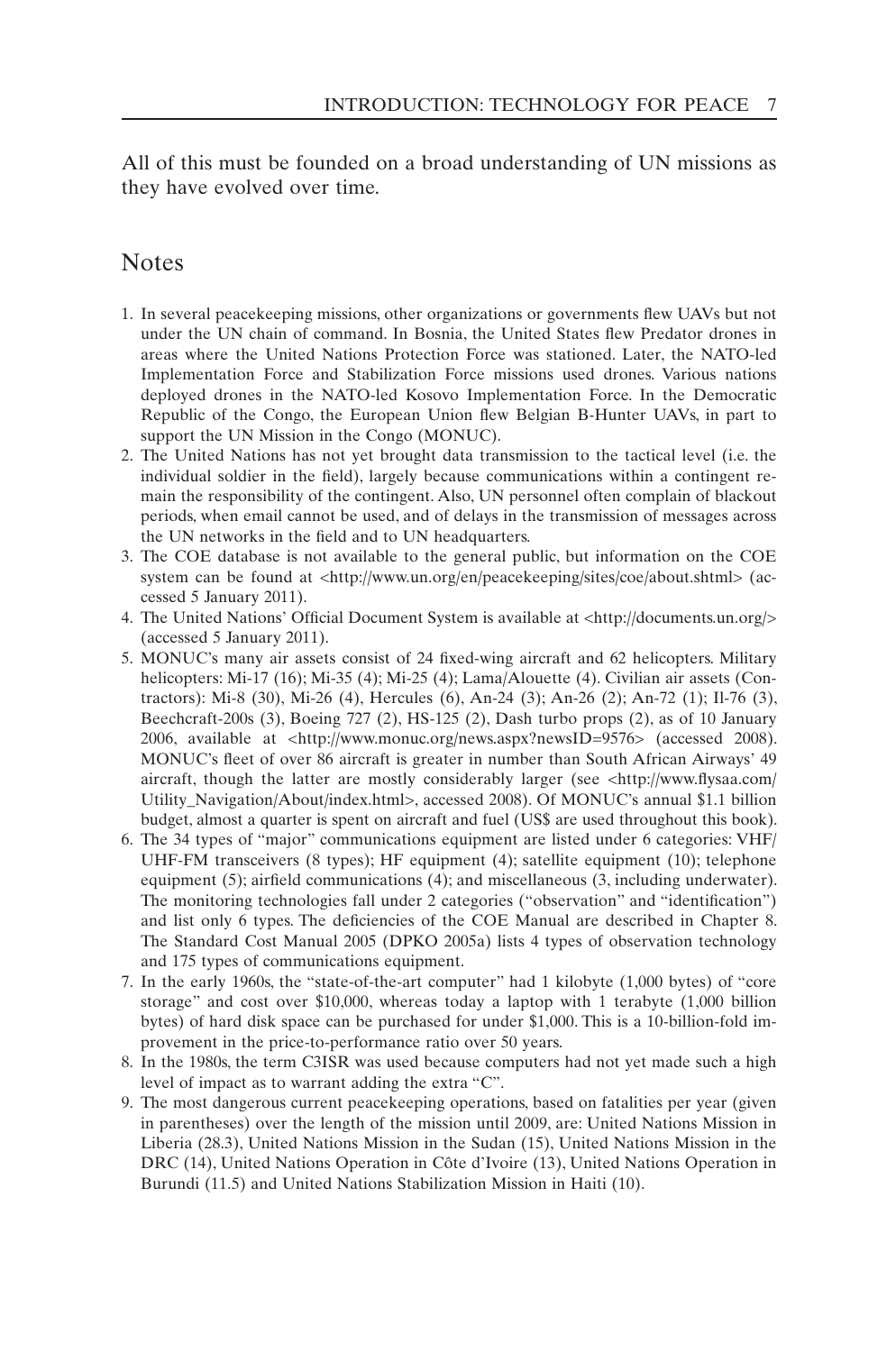© United Nations University, 2011

The views expressed in this publication are those of the author and do not necessarily reflect the views of the United Nations University.

United Nations University Press United Nations University, 53-70, Jingumae 5-chome, Shibuya-ku, Tokyo 150-8925, Japan Tel: +81-3-5467-1212 Fax: +81-3-3406-7345 E-mail: sales@unu.edu general enquiries: press@unu.edu http://www.unu.edu

United Nations University Office at the United Nations, New York 2 United Nations Plaza, Room DC2-2062, New York, NY 10017, USA Tel: +1-212-963-6387 Fax: +1-212-371-9454 E-mail: unuony@unu.edu

United Nations University Press is the publishing division of the United Nations University.

Cover design by Helen Chilas

Cover photographs by (clockwise from top) UN Photo/Martine Perret; UN Photo/John Isaac; and MCpl Danielle Bernier, DGPA/J5PA Combat Camera, National Defence (reproduced with the permission of the Minister of Public Works and Government Services, Canada, 2010)

Printed in the United States of America

ISBN 978-92-808-1198-8

Library of Congress Cataloging-in-Publication Data

Dorn, A. Walter. Keeping watch : monitoring, technology and innovation in UN peace operations / A. Walter Dorn. p. cm. Includes bibliographical references and index. ISBN 978-9280811988 (pbk.) 1. United Nations—Peacekeeping forces. 2. Peace-building—Technological innovations. I. Title. JZ4971. D67 2011 341.5'84—dc23 2011021070